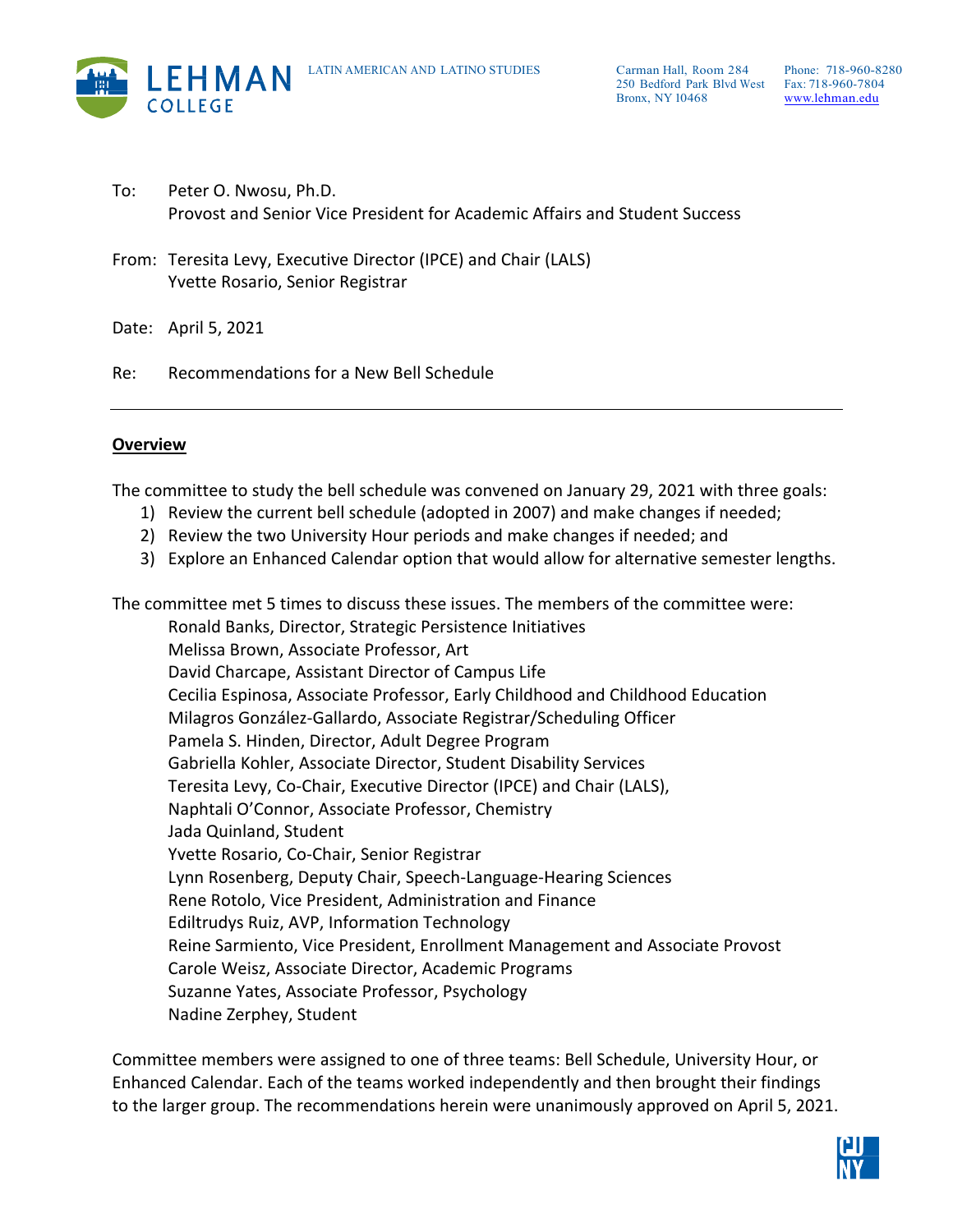## **Recommendations**

The recommended changes to the Bell Schedule are the result of thoughtful conversations about how to best serve our Lehman community, and are informed by research conducted by committee members and feedback received from students, faculty, Department Chairs, and School Deans about the current bell.

The committee recommends the following changes to the Bell Schedule:

- 1. Add a one-hour bell Monday-Thursday.
- 2. Add a two-hour bell Monday-Thursday.
- 3. Begin the day bell at 9am every day.
- 4. Begin the evening bell at 6pm every day.
- 5. Change the Monday University Hour period from 3:30-5pm to 4:45-5:45pm.
- 6. Change the Wednesday University Hour period from 3:30-5pm to 3:45-5:15pm.
- 7. Add a new 3-4:15pm bell block on Mondays for the in-person meeting of Hybrid courses (3-hour courses/twice per week). The rest of the coursework would occur asynchronously.
- 8. Add a new 4:30-5:45pm bell block on Mondays and Wednesdays for College Now and Graduate Students only (3-hour courses/twice per week).
- 9. Add a new 4:10-5:50pm bell block on Mondays and Wednesdays for College Now and Graduate Students only (4-hour courses/twice per week).
- 10. Add a 2-3:40pm bell block on Mondays and Wednesdays (4-hour courses/twice per week).
- 11. Add a new 11am-1:40pm bell block on Mondays and Wednesdays (3-hour courses/once per week).
- 12. Add a new 2-4:40pm bell block on Mondays (3-hour courses/once per week).
- 13. Remove the 12-1:40pm bell block Monday-Thursday.

The proposed Bell Schedule is attached (Exhibit A). The committee recommends that the new Bell Schedule is followed beginning Fall of 2022.

The committee also recommends that the college adopt an Enhanced Calendar option, but that this is limited to graduate programs, as there are no federal financial aid concerns for graduate students. The MS program in Organizational Leadership expressed interest in the Enhanced Calendar option, and the committee recommends that the pilot program is housed in MSOL. Planning for the implementation of the Enhanced Calendar should begin immediately with the goal to run a pilot program with MSOL in Spring of 2022.

Details about all the recommendations follow.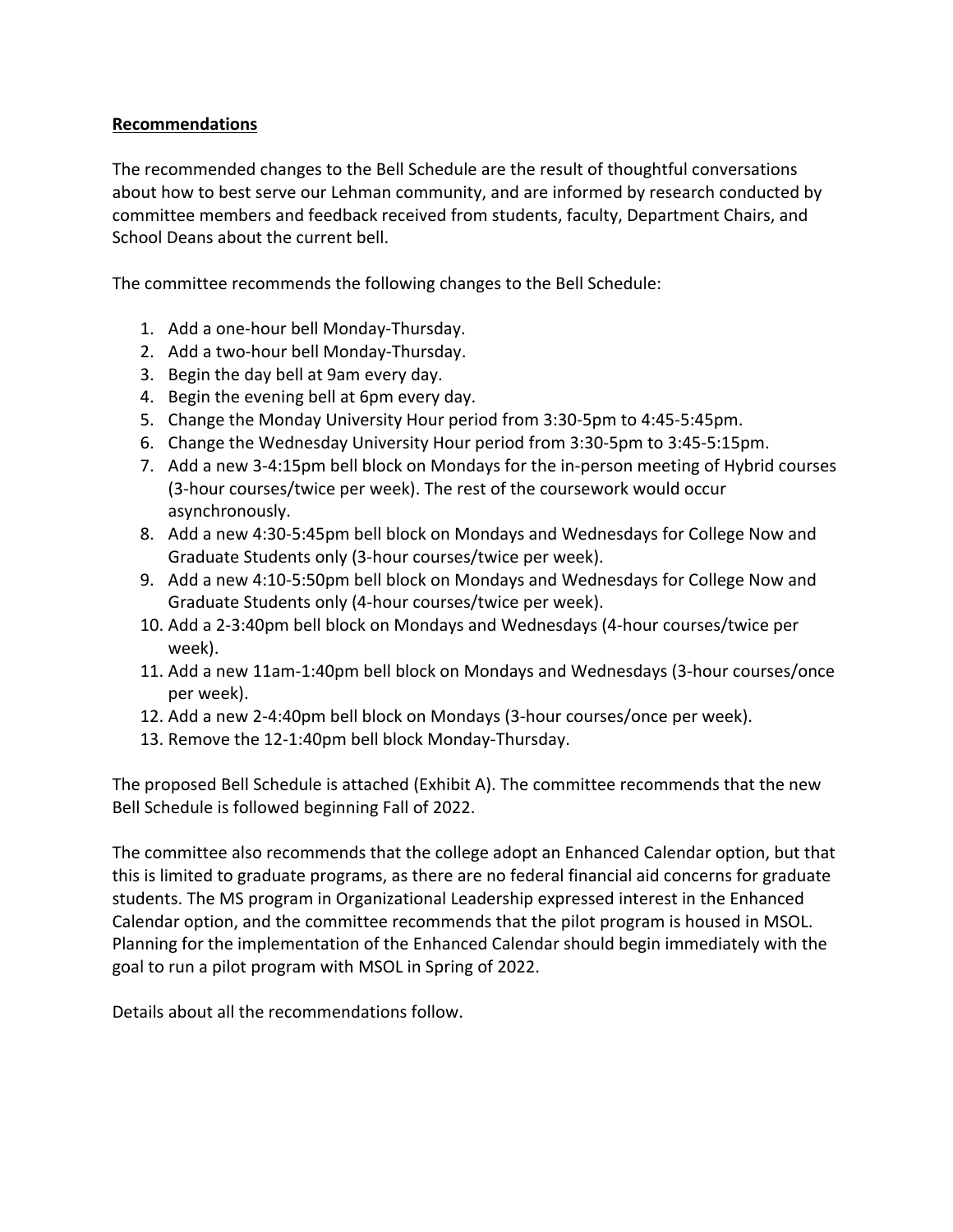### **Bell Schedule Changes**

The Bell Schedule Team carefully examined potential scheduling alternatives, studied data to both determine underutilized bell blocks or those with heavy usage, and consulted Department Chairs and Deans as they determined which changes would have the most positive impact on the community. Their recommendations and rationale for those recommendations are outlined below.

## *Recommendation #1:* Add a one-hour bell Monday-Thursday.

*Rationale:* Currently, the college does not have a one-hour bell for courses that meet for one hour per week. The result is that many of these one-hour courses are off-bell, creating scheduling difficulties for students. Adding a one-hour bell schedule Monday-Thursday would allow for easier scheduling and avoid the surprise overlapping issues. Because the Friday bell schedule is limited to courses that meet once per week, the onehour bell was not deemed necessary on that day.

## *Recommendation #2:* Add a two-hour bell Monday-Thursday.

*Rationale:* Currently, the college does not have a two-hour bell for courses that meet for two hours per week. Adding a two-hour bell schedule Monday-Thursday would allow for easier scheduling, especially in the School of Education. Because the Friday bell schedule is limited to courses that meet once per week, the one-hour bell was not deemed necessary on that day.

## *Recommendation #3:* Begin the day bell at 9am every day.

*Rationale:* Currently, the Monday-Thursday bell begins at 8am. This bell block is not used as intended: the First Year Experience program is not using the block, students have a hard time making that early class, and very few faculty prefer it. Moving the day bell to a 9am start time would allow for consistency across all days of the week. A survey was sent to Department Chairs on March 15, 2021 and the Chairs supported the later 9am start time (see Exhibit B).

#### *Recommendation #4:* Begin the evening bell at 6pm every day.

*Rationale:* Currently, the 4-hour evening courses begin at 6:00pm, while the 3-hour evening courses begin at 6:15pm. This confuses our evening students on their start time. Changing all evening courses to begin at 6pm will create consistency across the week. Additionally, the 6pm start to the evening bell would allow students to leave the campus 15 minutes earlier, especially important during the winter months.

#### *Recommendation #5:* Change the Monday University Hour period from 3:30-5pm to 4:45- 5:45pm. *Discussed in detail below.*

# *Recommendation #6:* Change the Wednesday University Hour period from 3:30-5pm to 3:45- 5:15pm. *Discussed in detail below.*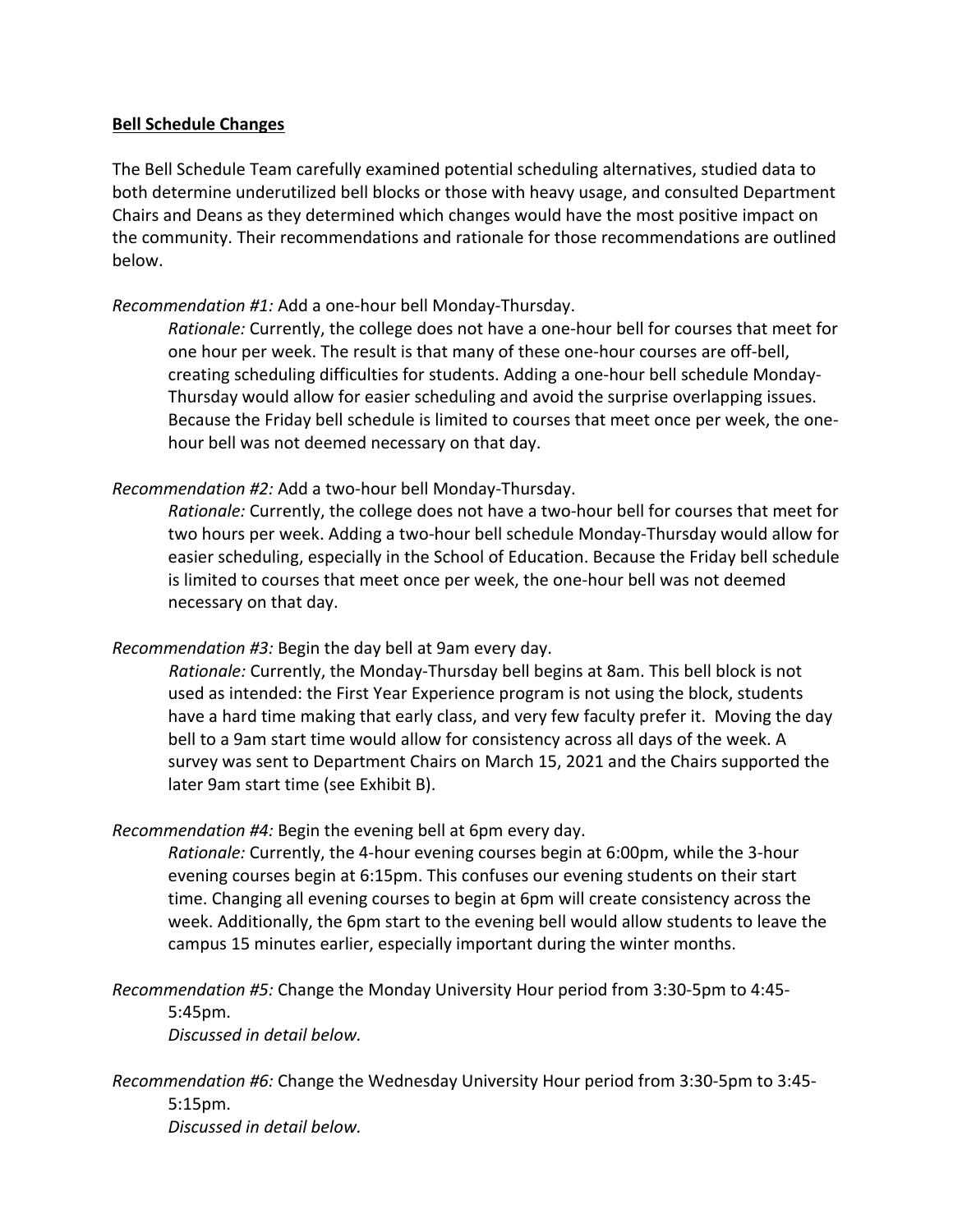*Recommendation #7:* Add a new 3-4:15pm bell block on Mondays for the in-person meeting of Hybrid courses (3-hour courses/twice per week). The rest of the coursework would occur asynchronously.

*Rationale:* The later University Hour period on Mondays allows for one additional bell block to the Monday schedule, but not to the Wednesday schedule. This creates the possibility of a bell block for 3-hour courses that meet twice per week, with one inperson meeting on Mondays and the second meeting occurring asynchronously. This change will add another opportunity for a 3-hour class to be scheduled without conflict.

- *Recommendation #8:* Add a new 4:30-5:45pm bell block on Mondays and Wednesdays for College Now and Graduate Students only (3-hour courses/twice per week). *Rationale:* College Now and graduate students do not participate in the University Hour. This bell block will allow graduate students to fit in one additional 3-hour class late enough to arrive on campus after their work, but before the 6pm evening schedule begins. This addition will also reduce the number of courses that are off-bell.
- *Recommendation #9:* Add a new 4:10-5:50pm bell block on Mondays and Wednesdays for College Now and Graduate Students only (4-hour courses/twice per week). *Rationale:* College Now and graduate students do not participate in the University Hour. This bell block will allow graduate students to fit in one additional 4-hour class late enough to arrive on campus after their work, but before the 6pm evening schedule begins. This addition will also reduce the number of courses that are off-bell.
- *Recommendation #10:* Add a new 2-3:40pm bell block on Mondays and Wednesdays (4-hour courses/twice per week).

*Rationale:* The later start time to the University Hour period on Mondays allows an additional bell block for 4-credit courses that meet twice per week.

*Recommendation #11:* Add a new 11am-1:40pm bell block on Mondays and Wednesdays (3 hour courses/once per week).

*Rationale:* In the survey, Department Chairs consistently told us that they wanted more opportunities to teach once per week courses during the daytime. The later start time to the University Hour period on Mondays allows for this additional bell block for 3-credit courses that meet once per week.

*Recommendation #12:* Add a new 2-4:40pm bell block on Mondays (3-hour courses/once per week).

*Rationale:* In the survey, Department Chairs consistently told us that they wanted more opportunities to teach once per week courses during the daytime. The later start time to the University Hour period on Mondays allows for this additional bell block for 3-credit courses that meet once per week.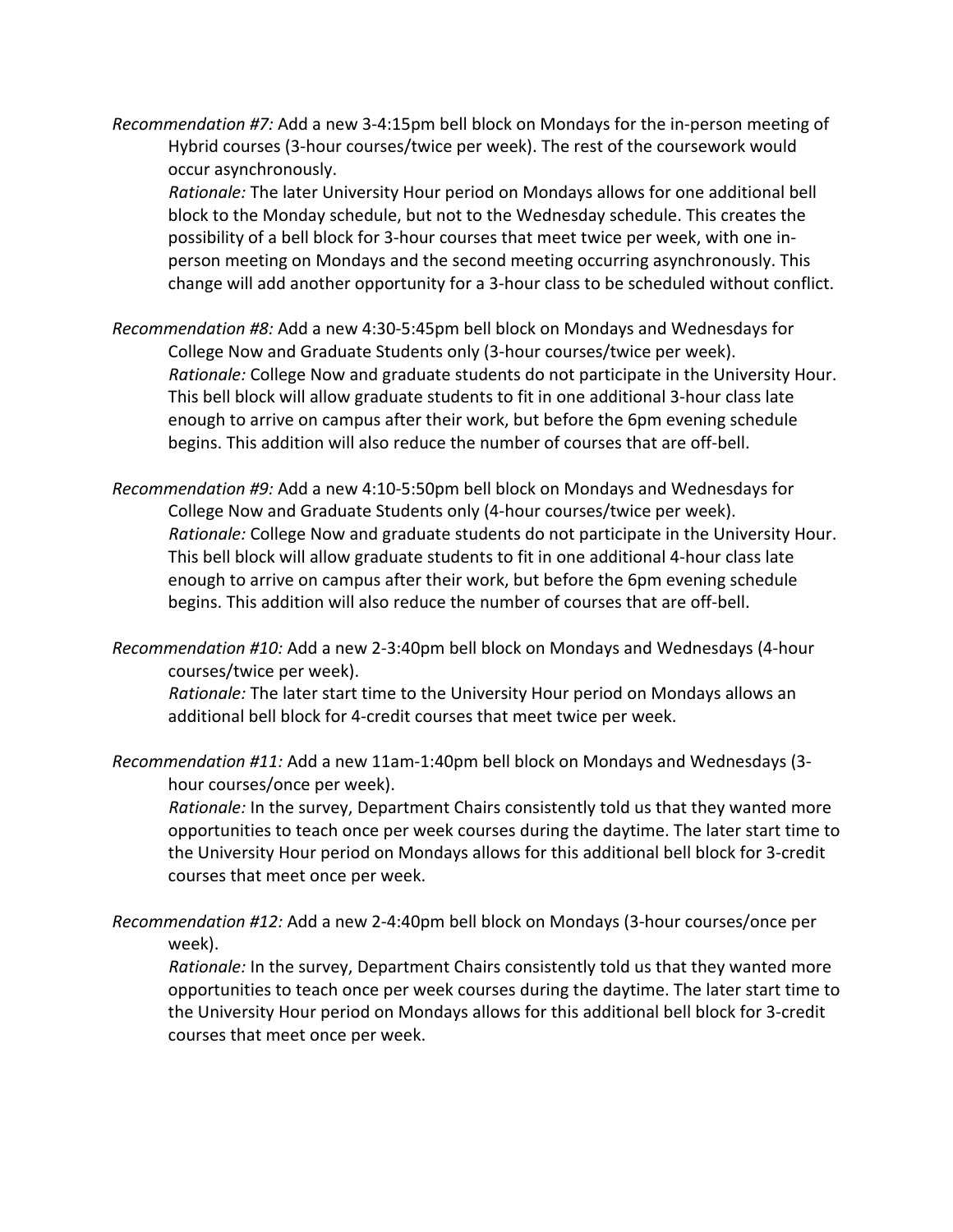*Recommendation #13:* Remove the 12-1:40pm bell block Monday-Thursday. *Rationale:* Overlapping courses, problems with parking, and space constraints on campus make the period between 12-1:40pm a busy, complicated one. Removing this bell block would not have major impact in scheduling, would eliminate course overlaps around the noon hour, and improve the parking bottleneck that occurs at that time.

#### **University Hour Changes**

Currently, there are two University Hour periods: Mondays and Wednesdays 3:30-5pm. It was clear that the Wednesday period was the one most utilized by the campus community. The University Hour Team discussed whether two periods were necessary and what would be affected if there was only one period per week. Chief among the concerns was making University Hour available to the great majority of students. To address this concern, the team looked at alternative days for an in-person or virtual University Hour period, considering Tuesday, Thursday, Friday and Saturday. Each of those days presents significant challenges, whether to laboratory courses that rely on a T/Th schedule, or because of reduced campus activity on Fridays and Saturdays.

A simple survey was sent to all students on March 15, 2021 that asked them about their uses of and preferences for University Hour (see Exhibit C). It was clear from the results that most used the Wednesday period, but that if there was a second hour, Monday would be among the preferred days.

The 3:30 start time on Monday, however, was problematic, as it conflicts with many courses that need to run as late as 4:30pm. The ending time at 5pm was also problematic for the evening students, who do not often have an opportunity to participate in activities. The solution was, therefore, to move the University Hour period on Mondays to 4:45-5:45pm. This later start time means there would be no off-bell courses on Mondays, and it would also allow evening students to participate in campus activities.

The committee agreed that it was important to maintain the University Hour period on Wednesdays. Senate meetings take place at this time, and it is an important part of the student culture to have Wednesday afternoons for club meetings and activities, socializing, and taking care of errands, all things that students told us they did during University Hour. The committee agreed, however, that moving the Wednesday period by 15 minutes 3:45-5:15pm (from 3:30- 5pm) would allow for a new 4-hour bell block on Mondays and Wednesdays, 2-3:40pm.

There was some discussion of a virtual University Hour, and conversations should continue with student leadership about how to best create this. One idea would be for a virtual University Hour that would include office hours for the student-centered offices on campus. That way, students would be able to meet each other, to participate in events, or to conduct business if needed.

The committee formally recommends two University Hour periods per week on Mondays, 4:45- 5:45pm and Wednesdays, 3:45-5:15pm.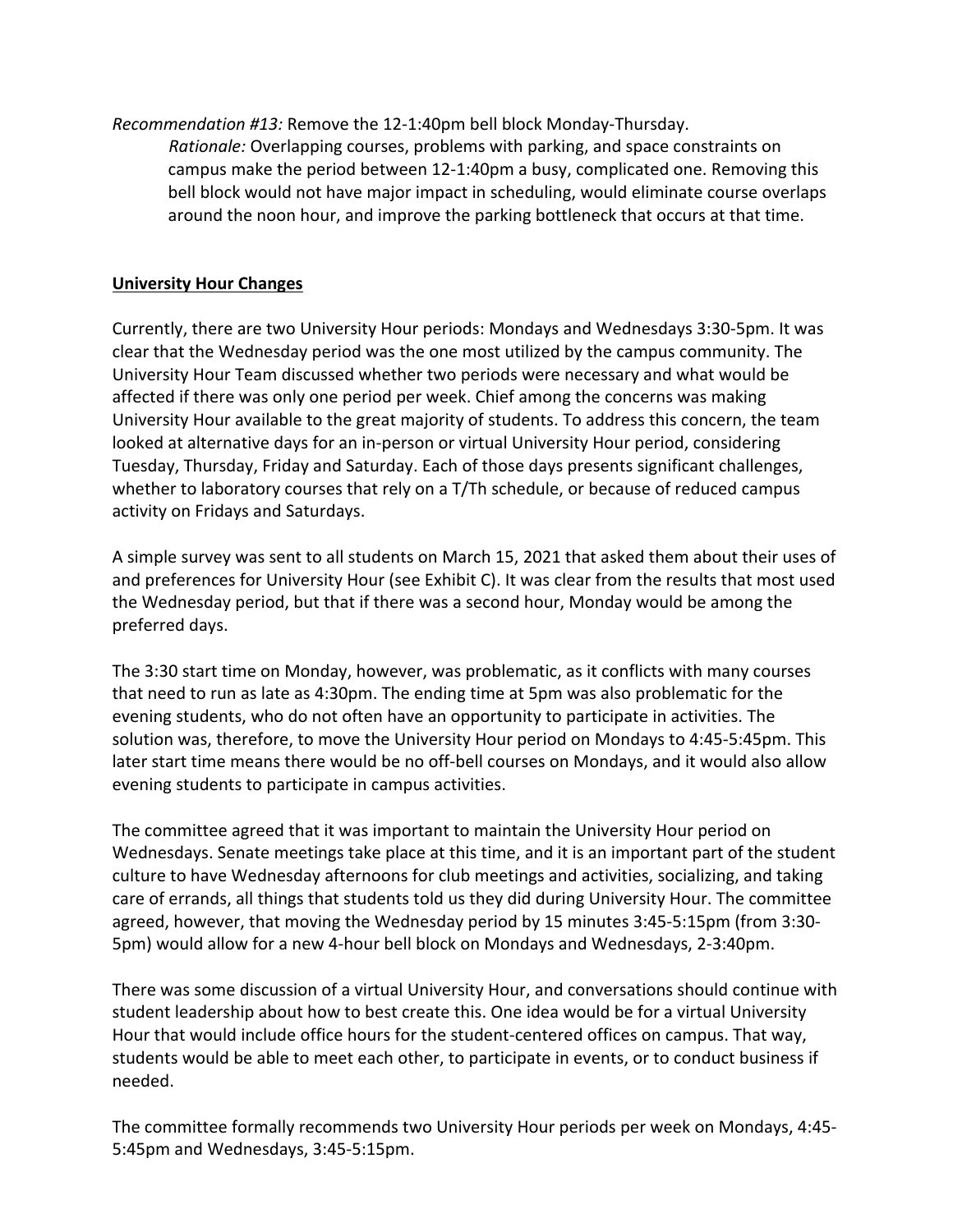## **Enhanced Calendar Option**

The Enhanced Calendar Team explored the possibility of creating a 7-week term within the 15 week traditional semester. To learn more about the successes and challenges of the model, the team interviewed the registrars and financial aid directors of the two CUNY colleges that currently offer a 7-week term, Baruch College and John Jay College. They also interviewed the University Executive Registrar and the Lehman College Director of Financial Aid, and reviewed all current courses taught at Lehman during the summer sessions to learn the mechanics of the abbreviated schedule.

The team decided that enhanced calendar courses should start at the graduate level, as there are financial aid challenges for the undergraduate students. If undergrad courses are considered in the future: (a) no first-year courses should be offered in this new format; (b) the relevant Deans and Chair should be consulted before; and (c) the resources needed for manual processes needed to handle financial aid complications should be considered before the launch.

The committee recommends that the college adopt an Enhanced Calendar option, but that this is limited to graduate programs, as there are no federal financial aid concerns for graduate students. The MS program in Organizational Leadership expressed interest in the Enhanced Calendar option, and the committee recommends that the pilot program is housed in MSOL.

The committee also recommends the following:

- 1. A committee of the relevant deans, chairs and representatives from the registrar, financial aid, and admissions (if the pilot should include new students) should be formed to plan and ensure a smooth launch of the pilot. This committee's work should begin in fall 2021.
- 2. Deans, Chairs and IR Director should confer and develop a way to assess the efficacy of the pilot program, both from a student learning and faculty teaching perspective. This should occur before any decisions are made regarding the expansion of the program into other areas.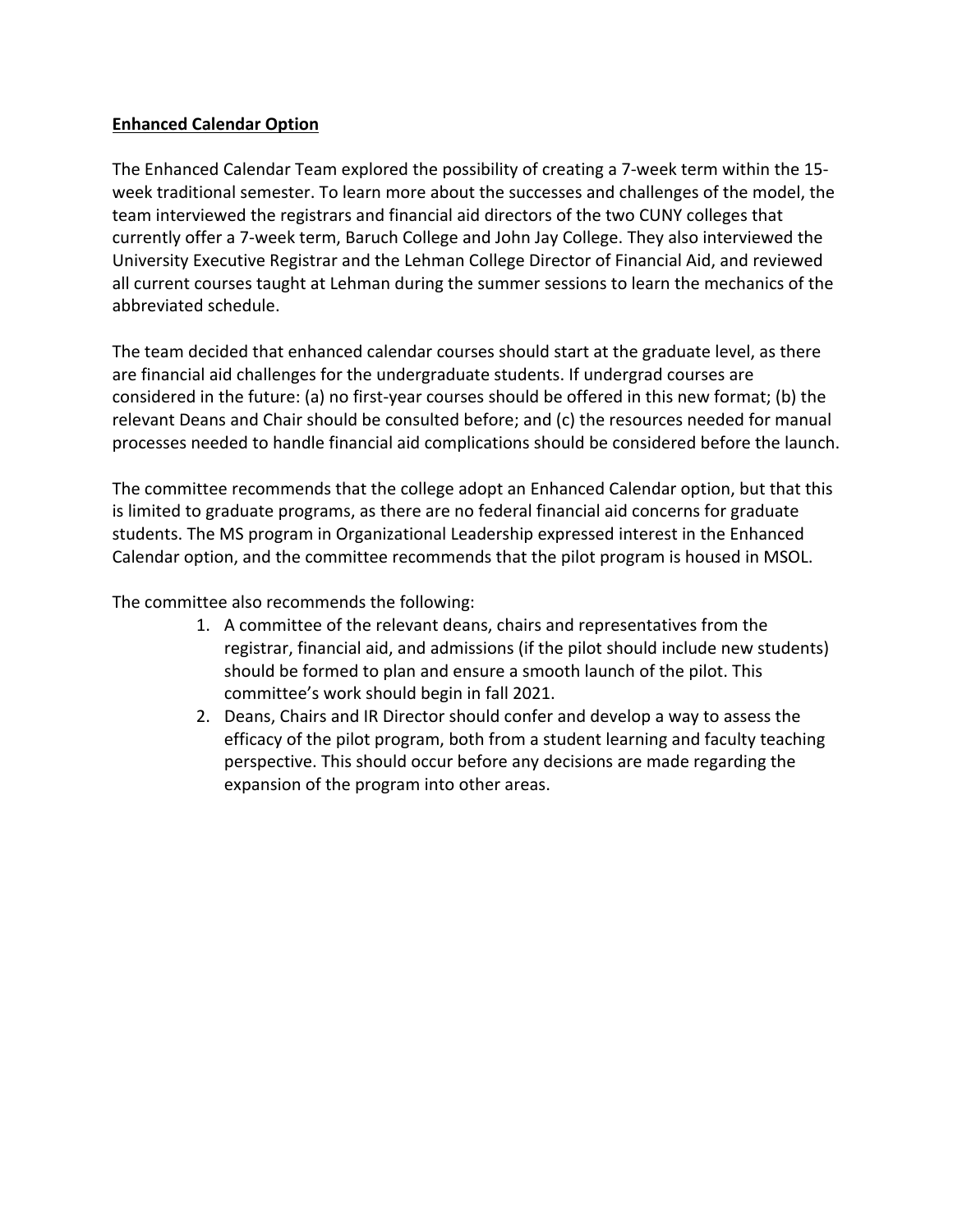# **LEHMAN COLLEGE BELL SCHEDULE REVISION (2022)**

| <b>BLOCK</b>           | <b>MONDAY</b>                | <b>TUESDAY</b>               | WEDNESDAY                     | <b>THURSDAY</b>              | <b>FRIDAY</b> |
|------------------------|------------------------------|------------------------------|-------------------------------|------------------------------|---------------|
| <b>DAY SCHEDULE</b>    |                              |                              |                               |                              |               |
| <b>University Hour</b> | 4:45-5:45 pm (FREE)<br>(New) |                              | *3:45-5:15 pm (FREE)<br>(New) |                              |               |
| $1 hour - 1x/week$     |                              |                              |                               |                              |               |
| A1                     | 9:00-9:50 am<br><b>New</b>   |                              |                               |                              |               |
| <b>B1</b>              | 10:00-10:50 am<br><b>New</b> |                              |                               |                              |               |
| C1                     | 11:00-11:50 pm<br><b>New</b> |                              |                               |                              |               |
| <b>D1</b>              | 12:00-12:50 pm<br><b>New</b> |                              |                               |                              |               |
| E1                     | 1:00-1:50 pm<br><b>New</b>   |                              |                               |                              |               |
| F <sub>1</sub>         | 2:00-2:50 pm<br><b>New</b>   |                              |                               |                              |               |
| G1                     |                              | 9:00-9:50 am<br><b>New</b>   |                               |                              |               |
| H1                     |                              | 10:00-10:50 am<br><b>New</b> |                               |                              |               |
| $\mathbf{11}$          |                              | 11:00-11:50 pm<br><b>New</b> |                               |                              |               |
| J1                     |                              | 12:00-12:50 pm<br><b>New</b> |                               |                              |               |
| K1                     |                              | $1:00-1:50$ pm<br><b>New</b> |                               |                              |               |
| L1                     |                              | 2:00-2:50 pm<br><b>New</b>   |                               |                              |               |
| M1                     |                              |                              | 9:00-9:50 am<br><b>New</b>    |                              |               |
| N1                     |                              |                              | 10:00-10:50 am<br><b>New</b>  |                              |               |
| 01                     |                              |                              | 11:00-11:50 pm<br><b>New</b>  |                              |               |
| <b>P1</b>              |                              |                              | 12:00-12:50 pm<br><b>New</b>  |                              |               |
| Q1                     |                              |                              | $1:00-1:50$ pm<br><b>New</b>  |                              |               |
| R1                     |                              |                              | 2:00-2:50 pm<br><b>New</b>    |                              |               |
| S <sub>1</sub>         |                              |                              |                               | 9:00-9:50 am<br><b>New</b>   |               |
| T1                     |                              |                              |                               | 10:00-10:50 am<br><b>New</b> |               |
| U1                     |                              |                              |                               | 11:00-11:50 pm<br><b>New</b> |               |
| V1                     |                              |                              |                               | 12:00-12:50 pm<br><b>New</b> |               |
| W1                     |                              |                              |                               | 1:00-1:50 pm<br><b>New</b>   |               |
| X1                     |                              |                              |                               | 2:00-2:50 pm<br><b>New</b>   |               |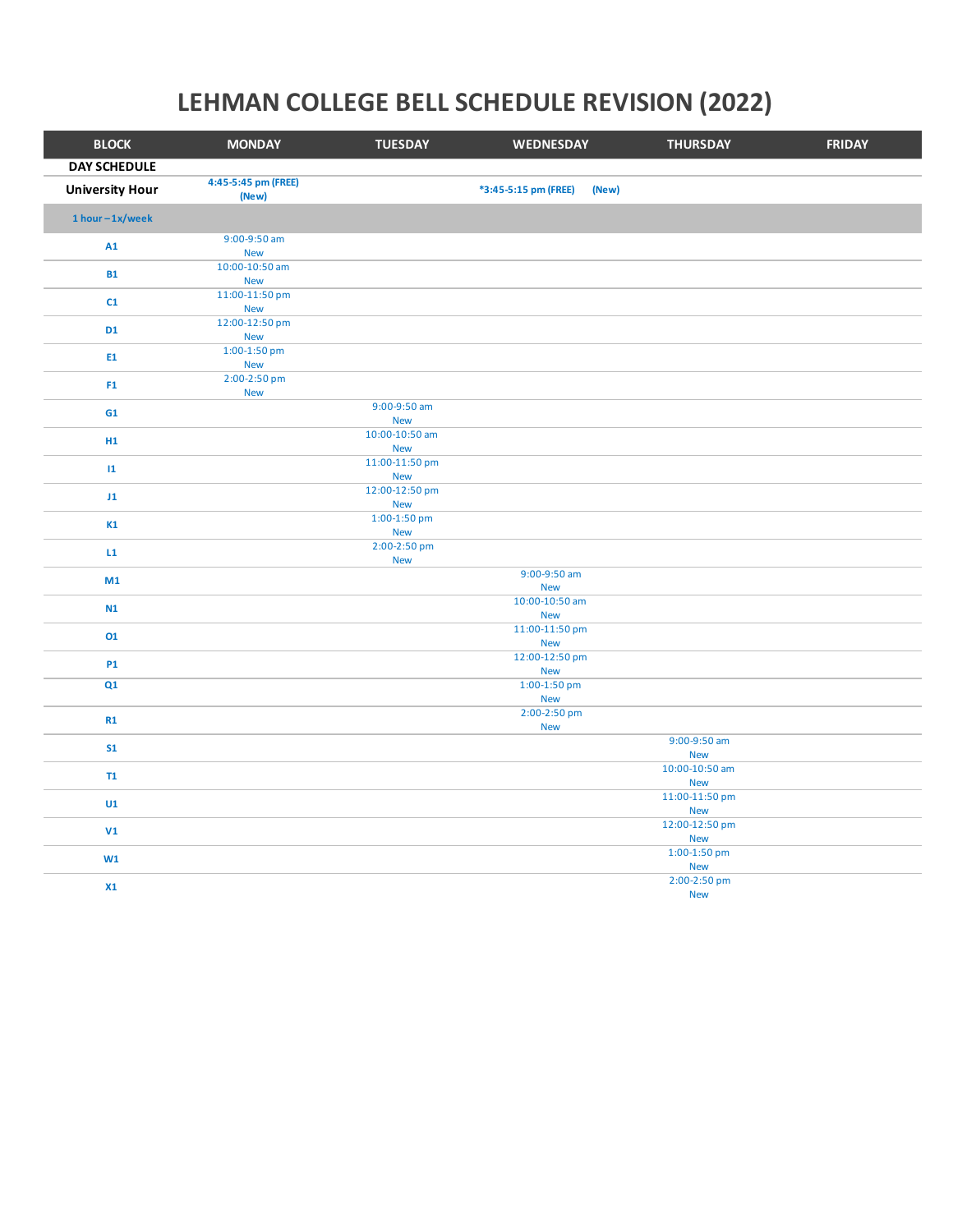| <b>BLOCK</b>    | <b>MONDAY</b>                                               | <b>TUESDAY</b>                  | <b>WEDNESDAY</b>                                            | <b>THURSDAY</b>                 | <b>FRIDAY</b>                |
|-----------------|-------------------------------------------------------------|---------------------------------|-------------------------------------------------------------|---------------------------------|------------------------------|
| 3 hours-2x/week |                                                             |                                 |                                                             |                                 |                              |
| A3              |                                                             | $9:00-10:15$ am<br><b>New</b>   |                                                             | $9:00 - 10:15$ am<br><b>New</b> |                              |
| B3              |                                                             | 10:30-11:45 am                  |                                                             | 10:30-11:45 am                  |                              |
| C3              |                                                             | <b>New</b><br>12:00-1:15 pm     |                                                             | <b>New</b><br>12:00-1:15 pm     |                              |
| D <sub>3</sub>  |                                                             | <b>New</b><br>1:30-2:45 pm      |                                                             | <b>New</b><br>1:30-2:45 pm      |                              |
| E3              |                                                             | <b>New</b><br>3:00-4:15 pm      |                                                             | <b>New</b><br>3:00-4:15 pm      |                              |
|                 |                                                             | <b>New</b><br>4:30-5:45 pm      |                                                             | <b>New</b><br>4:30-5:45 pm      |                              |
| F3              | $9:00 - 10:15$ am                                           | <b>New</b>                      | $9:00-10:15$ am                                             | <b>New</b>                      |                              |
| G3              | <b>New</b><br>10:30-11:45 am                                |                                 | <b>New</b><br>10:30-11:45 am                                |                                 |                              |
| H3              | <b>New</b><br>12:00-1:15 pm                                 |                                 | <b>New</b><br>12:00-1:15 pm                                 |                                 |                              |
| 13              | <b>New</b>                                                  |                                 | <b>New</b>                                                  |                                 |                              |
| J3              | 1:30-2:45 pm<br><b>New</b>                                  |                                 | 1:30-2:45 pm<br><b>New</b>                                  |                                 |                              |
| K3              | $3:00-4:15$ pm<br><b>New bell block for Hybrid</b>          |                                 |                                                             |                                 |                              |
|                 | asynchronous sections<br>4:30-5:45 pm                       |                                 | 4:30-5:45 pm                                                |                                 |                              |
| L3              | <b>New</b>                                                  |                                 | <b>New</b>                                                  |                                 |                              |
|                 | <b>For College Now and</b><br><b>Graduate Students Only</b> |                                 | <b>For College Now and</b><br><b>Graduate Students Only</b> |                                 |                              |
| 4 hours-2x/week |                                                             |                                 |                                                             |                                 |                              |
| A4              |                                                             | 9:00-10:40 am                   |                                                             | 9:00-10:40 am                   |                              |
| <b>B4</b>       |                                                             | 11:00-12:40 pm                  |                                                             | 11:00-12:40 pm                  |                              |
| C <sub>4</sub>  |                                                             | 2:00-3:40 pm                    |                                                             | 2:00-3:40 pm                    |                              |
| D4              |                                                             | 4:00-5:40 pm                    |                                                             | 4:00-5:40 pm                    |                              |
| E4              | 9:00-10:40 am                                               |                                 | 9:00-10:40 am                                               |                                 |                              |
| F4              | 11:00-12:40 am                                              |                                 | 11:00-12:40 am                                              |                                 |                              |
| G4              | 2:00-3:40 pm                                                |                                 | *2:00-3:40 pm                                               |                                 |                              |
|                 | <b>New</b>                                                  |                                 | <b>New</b>                                                  |                                 |                              |
|                 | 4:10-5:50 pm<br><b>New</b>                                  |                                 | 4:10-5:50 pm<br><b>New</b>                                  |                                 |                              |
| H4              | <b>For College Now and</b>                                  |                                 | <b>For College Now and</b>                                  |                                 |                              |
|                 | <b>Graduate Students Only</b>                               |                                 | <b>Graduate Students Only</b>                               |                                 |                              |
| 2 hour-1x/week  |                                                             |                                 |                                                             |                                 |                              |
| Q <sub>2</sub>  |                                                             | $9:00 - 10:40$ am<br><b>New</b> |                                                             |                                 |                              |
| R <sub>2</sub>  |                                                             |                                 |                                                             | 9:00-10:40 am                   |                              |
| <b>S2</b>       | $9:00-10:40$ am                                             |                                 |                                                             | <b>New</b>                      |                              |
| T <sub>2</sub>  | <b>New</b>                                                  |                                 | 9:00-10:40 am                                               |                                 |                              |
|                 |                                                             |                                 | <b>New</b>                                                  |                                 | 9:00-10:40 am                |
| U <sub>2</sub>  |                                                             |                                 |                                                             |                                 | <b>New</b><br>11:00-12:40 pm |
| V <sub>2</sub>  |                                                             |                                 |                                                             |                                 | <b>New</b>                   |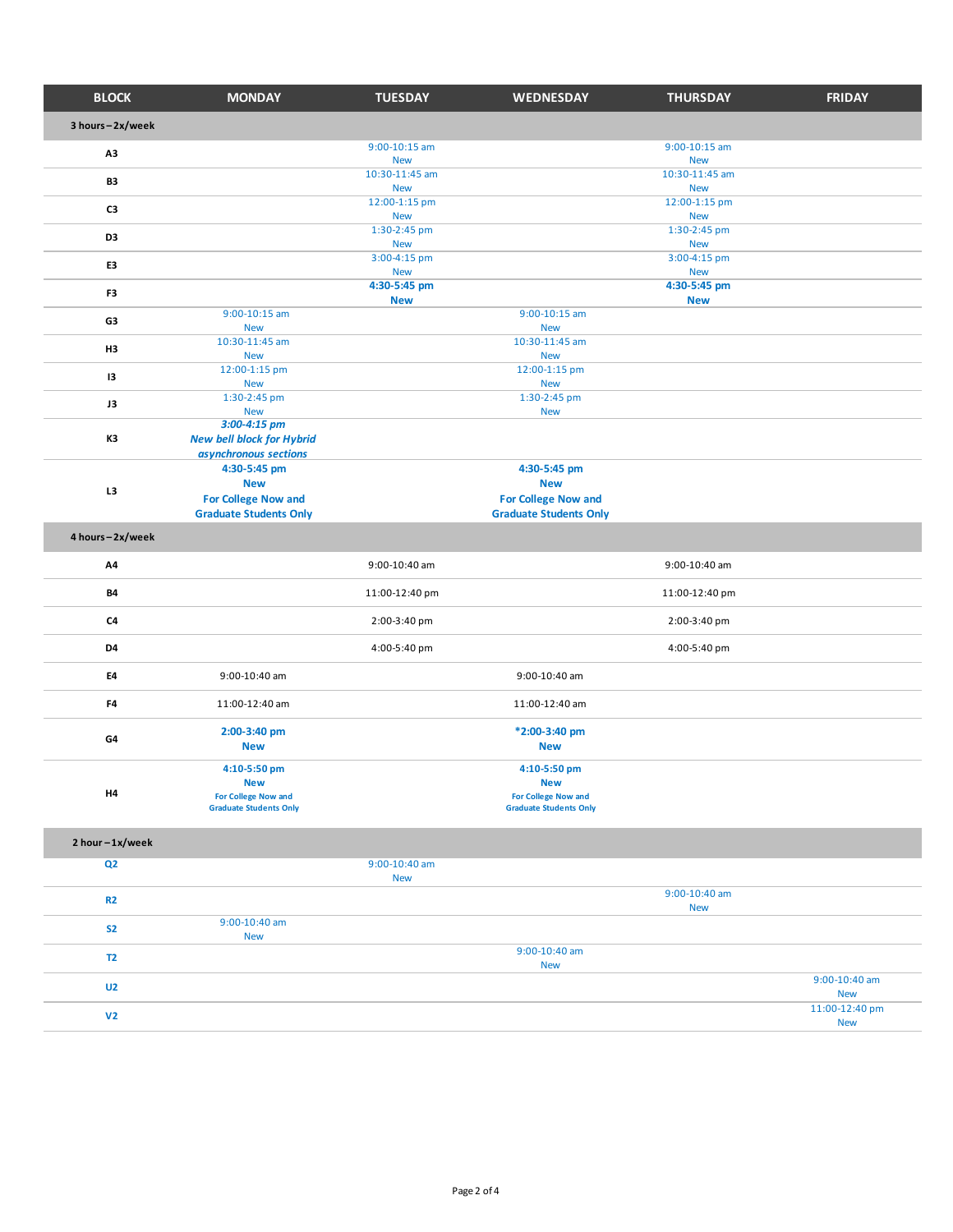| <b>BLOCK</b>    | <b>MONDAY</b>               | <b>TUESDAY</b> | <b>WEDNESDAY</b>            | <b>THURSDAY</b> | <b>FRIDAY</b> |
|-----------------|-----------------------------|----------------|-----------------------------|-----------------|---------------|
| 3 hours-1x/week |                             |                |                             |                 |               |
| $Q3*$           |                             | 2:00-4:40 pm   |                             |                 |               |
| R3*             |                             |                |                             | 2:00-4:40 pm    |               |
| $S3*$           | 11:00-1:40 pm<br><b>New</b> |                |                             |                 |               |
| T3*             |                             |                | 11:00-1:40 pm<br><b>New</b> |                 |               |
| $U3*$           | 2:00-4:40 pm<br><b>New</b>  |                |                             |                 |               |
| $V3*$           |                             |                |                             |                 | 9:00-11:40 am |
| $W3*$           |                             |                |                             |                 | 12:00-2:40 pm |
| X3*             |                             |                |                             |                 | 3:00-5:40 pm  |
| 4 hours-1x/week |                             |                |                             |                 |               |
| $Y4*$           |                             |                |                             |                 | 9:00-12:30 pm |
| $Z4*$           |                             |                |                             |                 | 1:00-4:30 pm  |

#### **EVENING SCHEDULE**

| <b>BLOCK</b>           | <b>MONDAY</b>              | <b>TUESDAY</b>             | <b>WEDNESDAY</b>           | <b>THURSDAY</b>            | <b>FRIDAY</b>    |
|------------------------|----------------------------|----------------------------|----------------------------|----------------------------|------------------|
| 3 hours-2x/week        |                            |                            |                            |                            |                  |
| ZA                     | 6:00-7:15 pm<br><b>New</b> |                            | 6:00-7:15 pm<br><b>New</b> |                            |                  |
| <b>ZC</b>              | 7:30-8:45 pm<br><b>New</b> |                            | 7:30-8:45 pm<br><b>New</b> |                            |                  |
| ZB                     |                            | 6:00-7:15 pm<br><b>New</b> |                            | 6:00-7:15 pm<br><b>New</b> |                  |
| ZD                     |                            | 7:30-8:45 pm<br><b>New</b> |                            | 7:30-8:45 pm<br><b>New</b> |                  |
| 4 hours-2x/week        |                            |                            |                            |                            |                  |
| ZF                     | 6:00-7:40 pm               |                            | 6:00-7:40 pm               |                            |                  |
| ZH                     | 7:50-9:30 pm               |                            | 7:50-9:30 pm               |                            |                  |
| ZG                     |                            | 6:00-7:40 pm               |                            | 6:00-7:40 pm               |                  |
| ZI                     |                            | 7:50-9:30 pm               |                            | 7:50-9:30 pm               |                  |
| 5 hours-2x/week        |                            |                            |                            |                            |                  |
| $ZJ^*$                 | 6:00-8:15 pm               |                            | 6:00-8:15 pm               |                            |                  |
| ZK*                    |                            | 6:00-8:15 pm               |                            | 6:00-8:15 pm               |                  |
| 3 hours-1x/week        |                            |                            |                            |                            |                  |
| Meets on that day only | XM* 6:00-8:40 pm           | XT* 6:00-8:40 pm           | XW*6:00-8:40 pm            | XH* 6:00-8:40 pm           | XF* 6:00-8:40 pm |
| 4 hours-1x/week        |                            |                            |                            |                            |                  |
| Meets on that day only | VM* 6:00-9:30 pm           | VT* 6:00-9:30 pm           | VW*6:00-9:30 pm            | VH* 6:00-9:30 pm           | VF* 6:00-9:30 pm |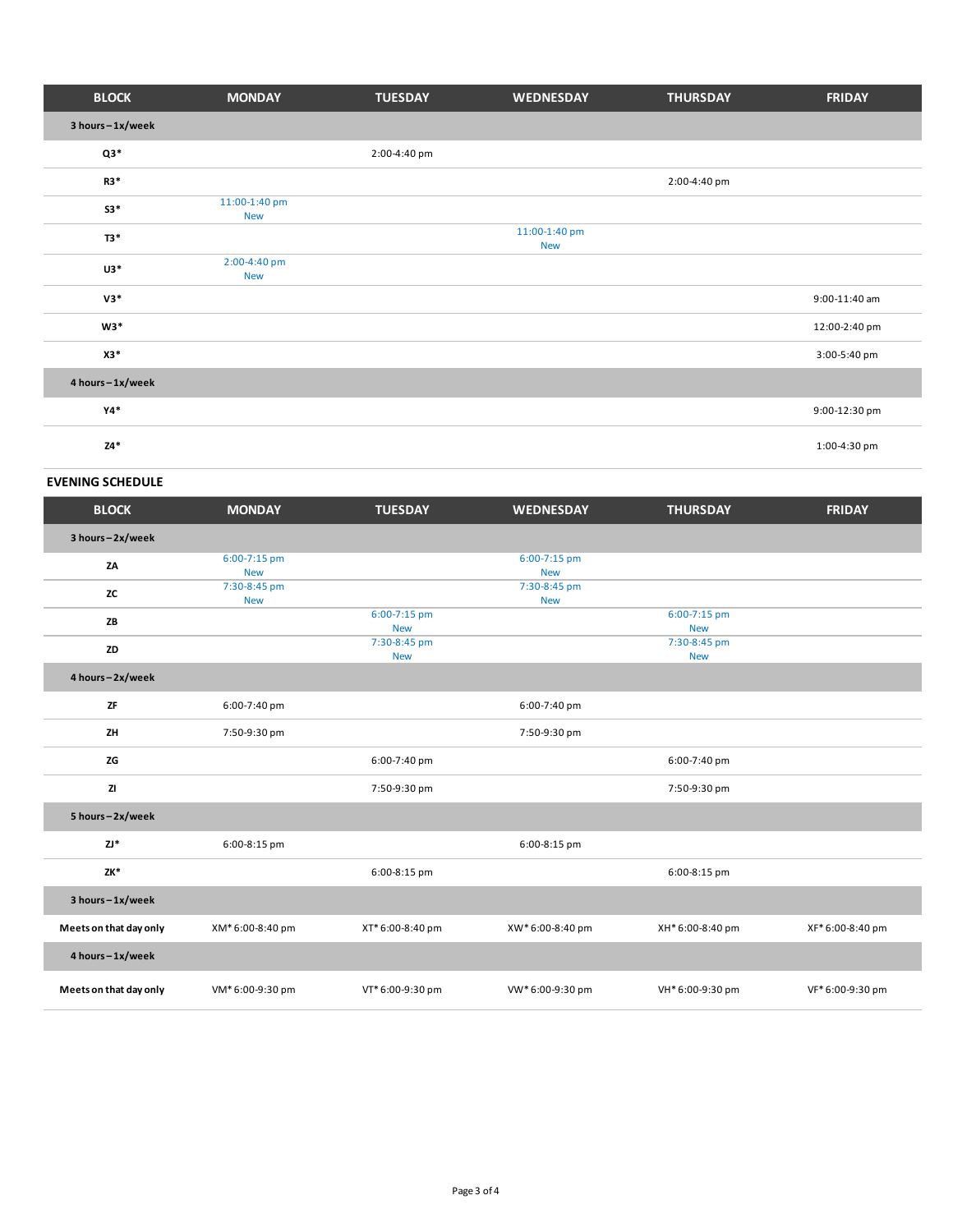| <b>BLOCK</b>            | <b>MONDAY</b>   | <b>TUESDAY</b> | WEDNESDAY | <b>THURSDAY</b> | <b>FRIDAY</b> |
|-------------------------|-----------------|----------------|-----------|-----------------|---------------|
| <b>WEEKEND SCHEDULE</b> |                 |                |           |                 |               |
| <b>BLOCK</b>            | <b>SATURDAY</b> | <b>SUNDAY</b>  |           |                 |               |
| 3 hours-1x/week         |                 |                |           |                 |               |
| $ZL^*$                  | 9:00-11:40 am   |                |           |                 |               |
| ZM*                     | 12:00-2:40 pm   |                |           |                 |               |
| $ZN^*$                  | 3:00-5:40 pm    |                |           |                 |               |
| ZO*                     |                 | 9:00-11:40 am  |           |                 |               |
| $ZP*$                   |                 | 12:00-2:40 pm  |           |                 |               |
| ZQ*                     |                 | 3:00-5:40 pm   |           |                 |               |
| ZR*                     | 9:00-12:30 pm   |                |           |                 |               |
| $2S^*$                  | 1:00-4:30 pm    |                |           |                 |               |
| $ZT^*$                  |                 | 9:00-12:30 pm  |           |                 |               |
| ZU*                     |                 | 1:00-4:30 pm   |           |                 |               |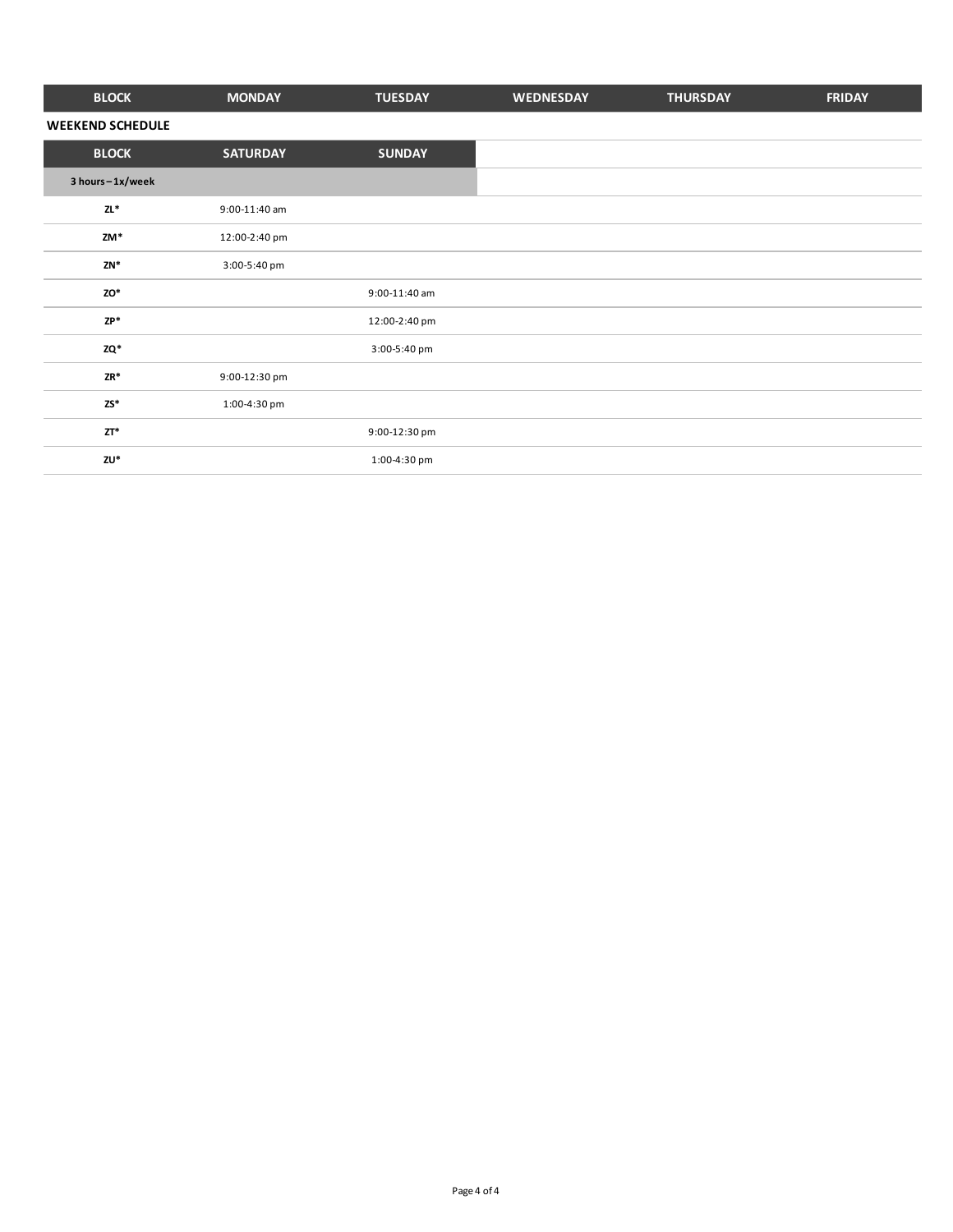|--|

|                      | <b>Bell Schedule Committee - EXHIBIT B</b>                                                                                       |
|----------------------|----------------------------------------------------------------------------------------------------------------------------------|
| ID.name              | O <sub>1</sub>                                                                                                                   |
|                      | Please enter yo Do you think the current bell schedule works well? Why or why not?                                               |
| Chair 1              | I believe the current bell schedule works well as is.                                                                            |
| Chair 2              | I don't think that there is any magic to be had so I think that there is unlikely to be any tweak that will have a major impact  |
| Chair 3              | I have no issues with things the way they are currently.                                                                         |
| Chair 4              | Not rigidly enforced! Offers some structure as far as start times of classes (e.g. not having faculty ask to have a class meet f |
| Chair 5              | It's OK.                                                                                                                         |
| Chair <sub>6</sub>   | I find that everything works the way we use it.                                                                                  |
| Chair 7              | I like the current bell schedule, though I'm beginning to think it might be good to have more options for one-day 3-hour classes |
| Chair 8              | A lot, actually. Particularly the two free hours, which even as depts have to use them (either the first 10 minutes for 4-credi  |
| Chair 9              | Having classes from Mon-Thursday gives our students who need to work the one day (Friday) to work. Also, we are able to schedul  |
| Chair 10             | All seems fine to me.                                                                                                            |
| Chair 11             | 4 hours - 2x/week: daytime classes always start on the hour.                                                                     |
| Chair 12             | Actually, not much for the department. It is nice that we are able to develop our own schedules for rooms where our pedagogical  |
| Chair 13             | We don't work with undergrad scheduling as much so can't comment on these time slots.                                            |
|                      |                                                                                                                                  |
|                      | Please enter yo What are the challenges of the current bell schedule?                                                            |
| Chair 1              | None that I can think of.                                                                                                        |
| Chair 2              | If there are more online offerings then options for in-person testing could be increased. I believe                              |
| Chair 3              | Same response                                                                                                                    |
| Chair 4              | In order to vary days/times of our 3 hours, 1x/week classes, we have to use the 3 hours, 2 x/week bl                             |
| Chair 5              | As a department, most of the studio art classes are 2 hrs lecture and 2 hours of lab. The current sy                             |
| Chair <sub>6</sub>   | It provides us with many alternatives.                                                                                           |
| Chair 7              | I've heard complaints about people scheduling classes during the "free hours." We haven't had to do                              |
| Chair 8              | Space is the obvious challenge, so adding F, Sat, Sun, *with staffing*, would solve a lot of problem                             |
| Chair 9              | Many of our students prefer morning (starting around 9:30 AM) or esp. evening classes and it is ofte                             |
| Chair 10             | I don't have any particular challenges related to the current bell schedule.                                                     |
| Chair 11             | Not enough hours in the day, but of course the bell schedule is not at fault for this =>                                         |
| Chair 12             | Because our students are all educators, we look to have a schedule that allows us to offer a face to                             |
| Chair 13             | Revising the bell schedule is quite a challenge and a thankless task, and I truly appreciate the com                             |
|                      |                                                                                                                                  |
|                      | Please enter yo What would you change, if anything?                                                                              |
| Chair 1              | I can't think of anything I would change.                                                                                        |
| Chair 2              |                                                                                                                                  |
| Chair 3              | Same response                                                                                                                    |
| Chair 4              | There are extremely few options for 3 hours-1x/week classes, which represent the majority of Sociolo                             |
| Chair 5              | Move the open hour on Monday to Friday                                                                                           |
| Chair <sub>6</sub>   | Early time to later (i.e. 8 am to 9 am)                                                                                          |
| Chair 7              | As I say, more options for one-day 3-hour class slots, perhaps.                                                                  |
| Chair 8              | There need to be incentives for F, Sat, Sun teaching and learning, if space continues to be at a pre                             |
| Chair 9              | Our current bell schedule works somewhat although it is not the optimal schedule esp. given that we                              |
| Chair 10             | There's nothing that I need changed.                                                                                             |
| Chair 11<br>Chair 12 | For 4 hours - 2x/week add 1pm-2:40pm to MW and TH For 4 hours - 2x/week add later afternoon slots                                |
|                      | More one-day-a-week, two hour blocks to accommodate graduate students in particular and seniors comp                             |
| Chair 13             | Again, thank you for seeking feedback. As another option, perhaps add shorter time slots that accomm                             |
|                      | Please enter yo What would you think of having the first bell begin at 9a                                                        |
| Chair 1              | I think this would be a good change.                                                                                             |
| Chair 2              | why lose an option?                                                                                                              |
| Chair 3              | Same response                                                                                                                    |
| Chair 4              | No problem with that.                                                                                                            |
| Chair 5              | Yes, students are sleep-deprived enough already.                                                                                 |
| Chair 6              | ABSOLUTELY                                                                                                                       |
| Chair 7              | I used to teach 8 am classes and don't mind them. But they sometimes have trouble enrolling enough s                             |
| Chair 8              | We don't schedule classes at 8, b/c students don't come. But if students are willing to come in oth                              |
| Chair 9              | That would be GREAT!!! Start the schedule at 9AM even if we have to end the last class at around 10                              |
| Chair 10             | I don't have any strong feelings either way on this.                                                                             |
| Chair 11             | No opinion                                                                                                                       |
| Chair 12             | This is really rather irrelevant to our courses and programs since virtually all students take their                             |
| Chair 13             | What is the rationale behind moving the first class to 9 a.m. Do data show that students are not en                              |
|                      |                                                                                                                                  |
|                      |                                                                                                                                  |
|                      |                                                                                                                                  |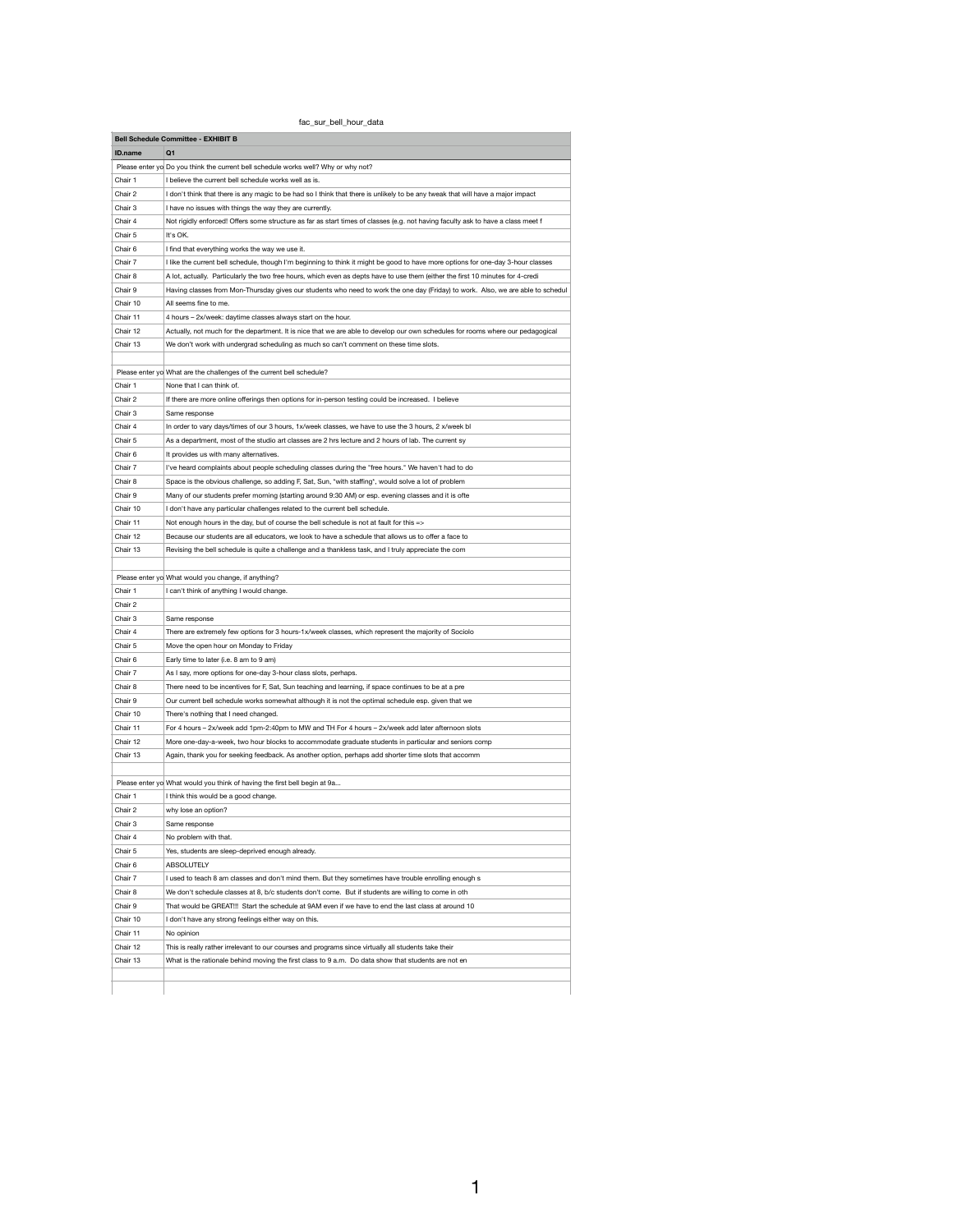### **Bell Schedule Task Force - Student Survey EXHIBIT C**

| Are you a graduate or undergraduate student? |     |
|----------------------------------------------|-----|
| Graduate                                     | 26  |
| Undergraduate                                | 154 |
| (blank)                                      |     |
| <b>Grand Total</b>                           | 180 |

| How important is University Hour to you? |              |
|------------------------------------------|--------------|
| Not important                            | 29           |
| Somewhat important                       | 66           |
| Very important                           | 84           |
| (blank)                                  | $\mathbf{1}$ |
| <b>Grand Total</b>                       | 180          |
|                                          |              |

| Do you participate in Lehman College events or meetings d |     |
|-----------------------------------------------------------|-----|
| No                                                        | 117 |
| Yes                                                       | 60  |
| (blank)                                                   |     |
| <b>Grand Total</b>                                        | 180 |

| If you do not, why?                                                                                  |   |
|------------------------------------------------------------------------------------------------------|---|
| Because they never account for people with FT jobs who attend class in the evening. Still pay act fe | 1 |
| Busy during times                                                                                    | 1 |
| Did not know about it.                                                                               | 1 |
| Did not know about University Hour                                                                   | 2 |
| Didn't know about that.                                                                              |   |
| Didnt know about it                                                                                  |   |
| Do not have the time                                                                                 |   |
| Don't have time for it.                                                                              |   |
| Family                                                                                               |   |
| first time ever hearing of it is now                                                                 | 1 |
| For the 4th question, I can not click more than one answer. I use university hour for all options.   |   |
| Freshman                                                                                             | 1 |
| Have'nt been on campus yet                                                                           | 1 |
| Hours                                                                                                |   |
| I am a freashman and I don't really know about university hours as we are working remotely           |   |
| I am a new transfer student.                                                                         |   |
| I am working this semester                                                                           |   |
| I did not know about the University hours.                                                           |   |
| I did not know they existed since I was never informed                                               |   |
| I did not know university hour was a thing until now.                                                |   |
| I didn't know                                                                                        |   |
| I didn't know about it                                                                               |   |
| I didn't know about it.                                                                              |   |
| I didn't know about them                                                                             |   |
|                                                                                                      |   |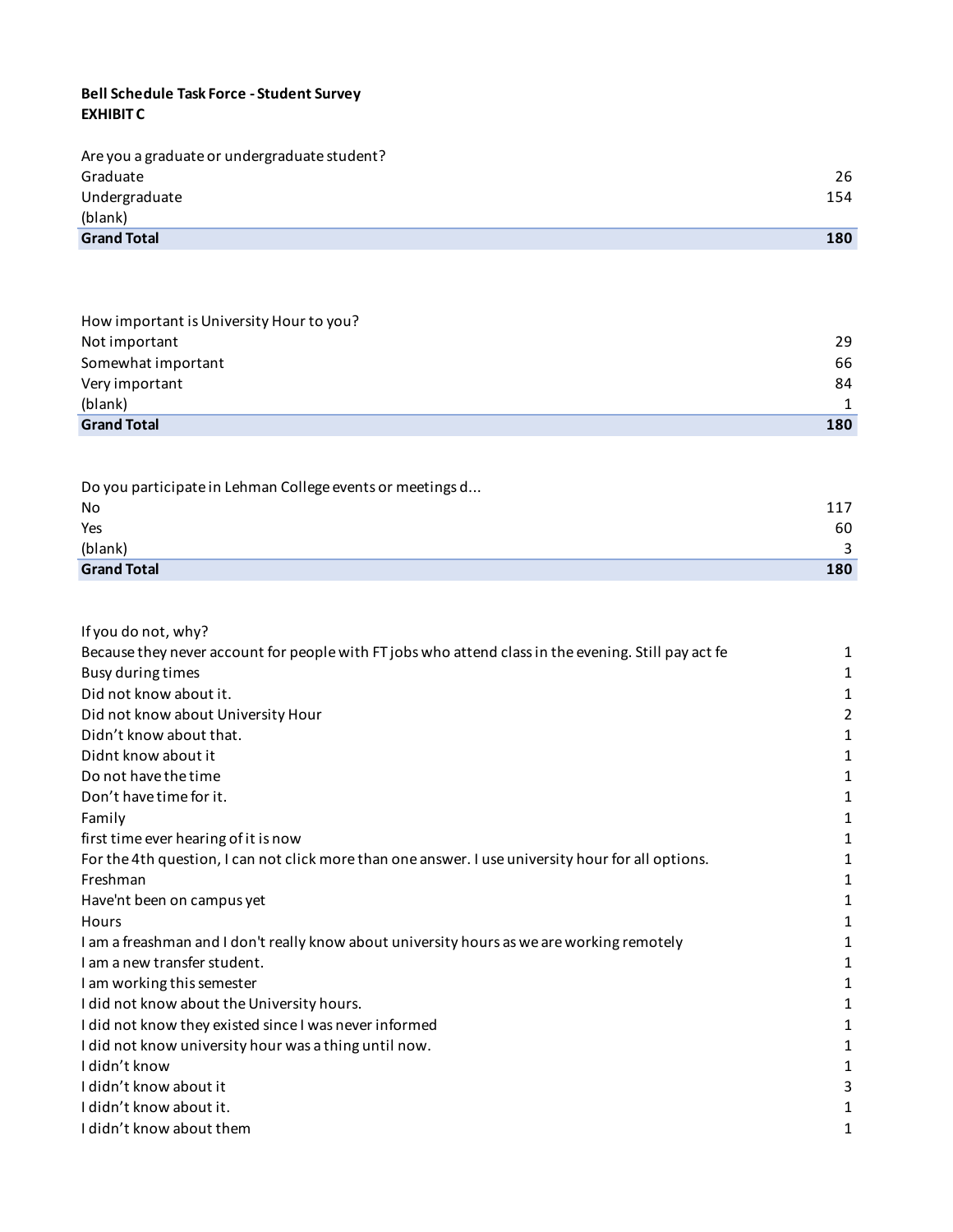| I didn't have the time to go to the events or meetings                                     | 1 |
|--------------------------------------------------------------------------------------------|---|
| I didn't know it existed until now.                                                        | 1 |
| I do not have time                                                                         | 1 |
| I do not have time and I do not know how to access them.                                   | 1 |
| I don't have time because of my classes and have family members that I need to care of     | 1 |
| I don't know much about that                                                               | 1 |
| I have class                                                                               | 1 |
| I have to work to support myself                                                           | 1 |
| I just learned that we had university hours.                                               | 1 |
| I like studying                                                                            | 1 |
| I literally didn't know this existed until today                                           | 1 |
| I never heard of this until I received this email                                          | 1 |
| I usually work on campus                                                                   | 1 |
| I was new in the campus                                                                    | 1 |
| I was not aware of the University Hours                                                    | 1 |
| I was not aware of the university hours.                                                   | 1 |
| I was not on campus during those hours                                                     | 1 |
| <i>i</i> was unaware                                                                       | 1 |
| I work                                                                                     | 1 |
| I work during "University Hours"                                                           | 1 |
| I'm not aware of the University hours.                                                     | 1 |
| im new. freshman                                                                           | 1 |
| Interferes with work hours                                                                 | 1 |
| I've only heard about it recently.                                                         | 1 |
| Just transferred                                                                           | 1 |
| My first semester at Lehman                                                                | 1 |
| My mother can't get sick at all and I live with her.                                       | 1 |
| N/A                                                                                        | 1 |
| New student: no in person because of the pandemic                                          | 1 |
| no reason to, don't live in the city, so this would require arrival far earlier than class | 1 |
| No time                                                                                    | 2 |
| Not aware of it                                                                            | 1 |
| Not enough time                                                                            | 1 |
| Not interested                                                                             |   |
| Not sure, just wasn't haven't come a cross anything interesting                            | 1 |
| Online school                                                                              | 1 |
| Online study                                                                               | 1 |
| Parent and work                                                                            | 1 |
| Prefer to study                                                                            | 1 |
| Since I've started at Lehman I have been remote.                                           | 1 |
| Study / Class time                                                                         | 1 |
| Takes place during class time and I'm busy in the evenings                                 | 1 |
| The days of the week don't work for me                                                     | 1 |
| The hours.                                                                                 | 1 |
| This is my 2nd semester but I would like to become more involved with events and meetings. | 1 |
| Time                                                                                       | 2 |
| Time consuming                                                                             | 1 |
| Usually commuting to the campus during this time.                                          | 1 |
| Wanted to do so when back on campus                                                        | 1 |